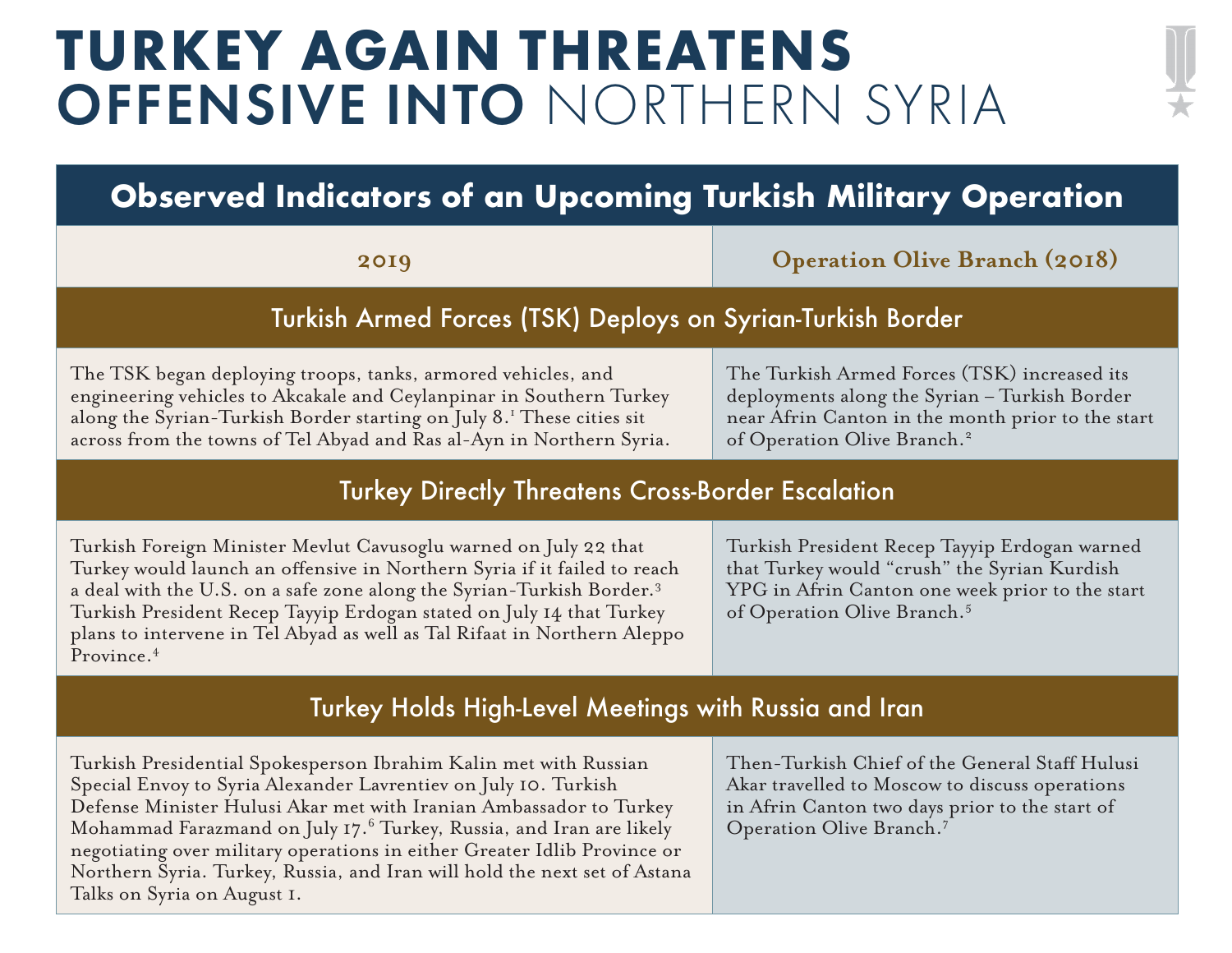| <b>Turkey Tightens Control of Information Space</b>                                                                                                                                                                                                                                                                                                                                                                                                      |                                                                                                                                                                                                                                                                                                                                                                            |  |
|----------------------------------------------------------------------------------------------------------------------------------------------------------------------------------------------------------------------------------------------------------------------------------------------------------------------------------------------------------------------------------------------------------------------------------------------------------|----------------------------------------------------------------------------------------------------------------------------------------------------------------------------------------------------------------------------------------------------------------------------------------------------------------------------------------------------------------------------|--|
| The Ankara Criminal Court banned access to LiveUAMap in Turkey on<br>July 10. <sup>8</sup> LiveUAMap is a popular open-source mapping project used by<br>observers of the conflict in Syria.                                                                                                                                                                                                                                                             | The Ankara Criminal Court banned access to<br>LiveUAMap five days after the start of Operation<br>Olive Branch. <sup>9</sup>                                                                                                                                                                                                                                               |  |
| <b>Turkey Increases Readiness of Its Syrian Proxies</b>                                                                                                                                                                                                                                                                                                                                                                                                  |                                                                                                                                                                                                                                                                                                                                                                            |  |
| Turkey reportedly increased the alert status of its Syrian National Army<br>(SNA) based in Al-Bab and Jarabulus in Northern Aleppo Province<br>by July II. Turkey also reportedly held meetings with opposition<br>commanders hailing from Ras al-Ayn, Tel Abyad, Ayn Issa, and Manbij<br>in Ankara. Opposition groups reportedly began a large buildup of forces<br>near Manbij on July 20. <sup>10</sup>                                               | Syrian opposition groups backed by Turkey<br>coalesced into the Syrian National Army (SNA)<br>one month prior to the start of Operation<br>Olive Branch. One of the stated reasons for its<br>formation was to create a single command for<br>operations against the Syrian Kurdish YPG in<br>Northern Syria. <sup>11</sup>                                                |  |
| <b>Turkey Sets Conditions to Return Refugees to Syria</b>                                                                                                                                                                                                                                                                                                                                                                                                |                                                                                                                                                                                                                                                                                                                                                                            |  |
| The Istanbul Governor's Office announced that Syrian refugees in<br>Istanbul must return to their registered province in Turkey by August<br>20. <sup>12</sup> Turkey may be attempting to relocate refugees closer to the Syrian-<br>Turkish Border before ultimately deporting them to Northern Syria.                                                                                                                                                 | Turkey's Hatay Province bordering Afrin Canton<br>stopped registering new refugees from Syria<br>in late October 2017. <sup>13</sup> Turkish Presidential<br>Spokesperson Ibrahim Kalin stated that Turkey<br>would continue its military operations until it<br>could return all refugees to Syria three days after<br>the start of Operation Olive Branch. <sup>14</sup> |  |
| U.S. Intensifies De-Escalation Efforts in Northern Syria                                                                                                                                                                                                                                                                                                                                                                                                 |                                                                                                                                                                                                                                                                                                                                                                            |  |
| The Pentagon stated that "unilateral military action" by any actor in<br>Northern Syria would be "unacceptable" on July 13. <sup>15</sup> U.S. CENTCOM<br>Commander Gen. Kenneth McKenzie and U.S. Deputy Special Envoy<br>to the U.S. Anti-ISIS Coalition Amb. William Roebuck met with SDF<br>Commander Gen. Mazloum Abdi in Northern Syria on July 22. <sup>16</sup> U.S.<br>Special Representative for Syria and Special Envoy to the U.S. Anti-ISIS | The Pentagon and the U.S. State Department<br>released statements attempting to assuage Turkey's<br>concerns about the SDF and urging it not to<br>intervene in Afrin Canton in the three days prior<br>to the start of Operation Olive Branch. <sup>17</sup>                                                                                                              |  |

Coalition Amb. James Jeffrey held meetings in Turkey on July 22 - 23.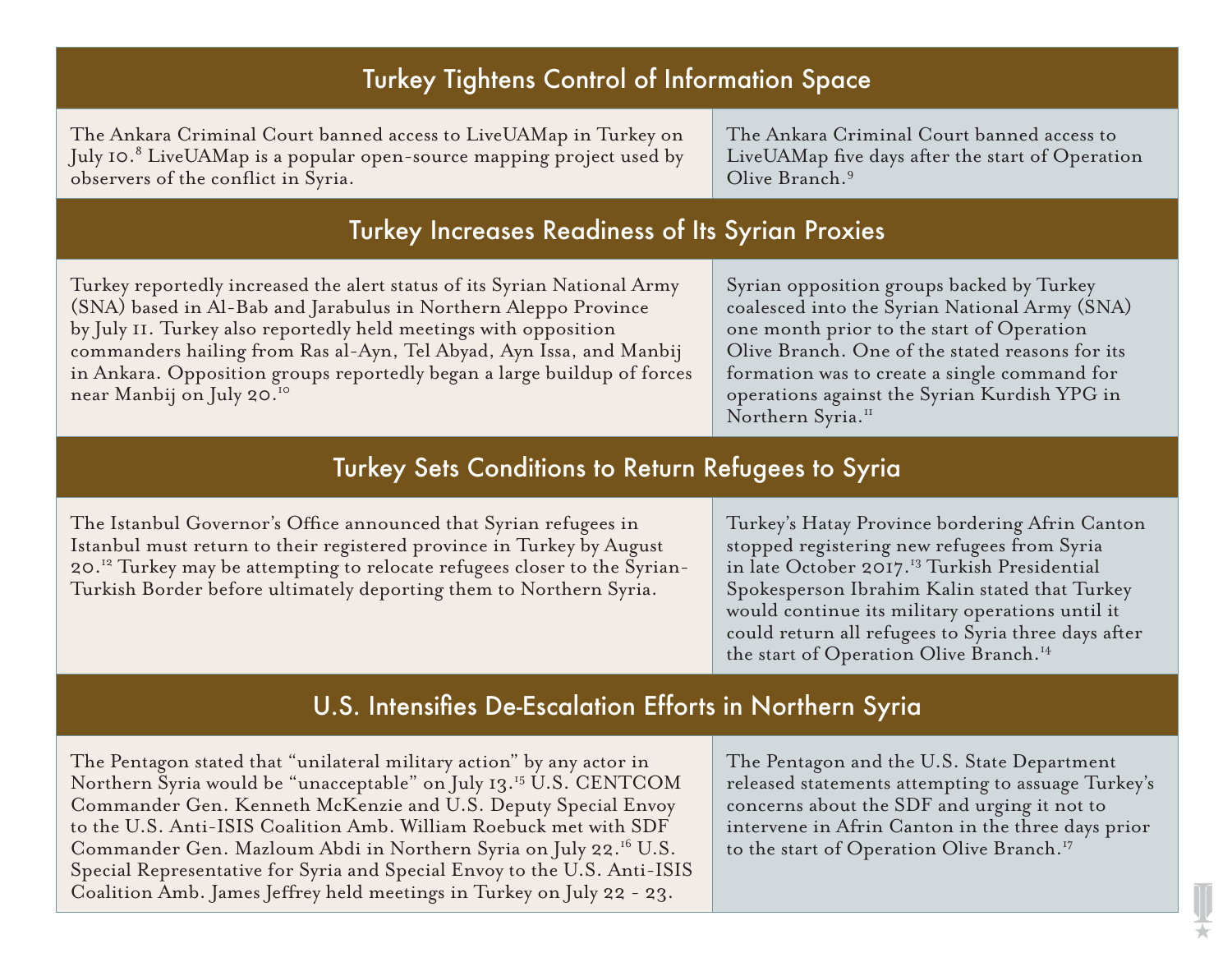#### Syrian Democratic Forces (SDF) Deploys on Syrian-Turkish Border

The Syrian Democratic Forces (SDF) (including the Syrian Kurdish YPG) reinforced positions in Tel Abyad and Ras al-Ayn on the Syrian-Turkish Border by July 20.18

The Syrian Kurdish YPG deployed reinforcements to Afrin Canton roughly three days before the start of Operation Olive Branch.<sup>19</sup>

#### Syrian Democratic Forces (SDF) Warns of Imminent Turkish Intervention

The SDF-led Self-Administration of North and East Syria and its affiliated Syriac Military Council issued statements urging international action in response to Turkey's threats of intervention in Northern Syria on July  $17.^{20}$ 

The Syrian Kurdish Democratic Union Party (PYD) released a statement urging international action to prevent a military incursion by Turkey in Afrin Canton three days before the start of Operation Olive Branch.<sup>21</sup>

### **Unobserved Indicators in 2019**

#### Turkey and Russia Reach Deal on Cross-Border Military Intervention

Turkey and Russia have not yet reached a formal deal on Northern Syria. Indicators of such a deal would include highlevel bilateral meetings on defense and intelligence as well as a ceasefire or similar deal to end ongoing clashes in Greater Idlib Province. The TSK maintains observation posts along the frontlines in opposition-held Greater Idlib Province. Russia does not control terrain or airspace in Northern Syria so the contours of any deal will likely be different from the negotiations over Operation Olive Branch.

Then-Turkish Chief of the General Staff Hulusi Akar travelled to Moscow to discuss operations in Afrin Canton two days prior to the start of Operation Olive Branch.<sup>22</sup> Russian Military Police withdrew the next day from Afrin Canton.<sup>23</sup>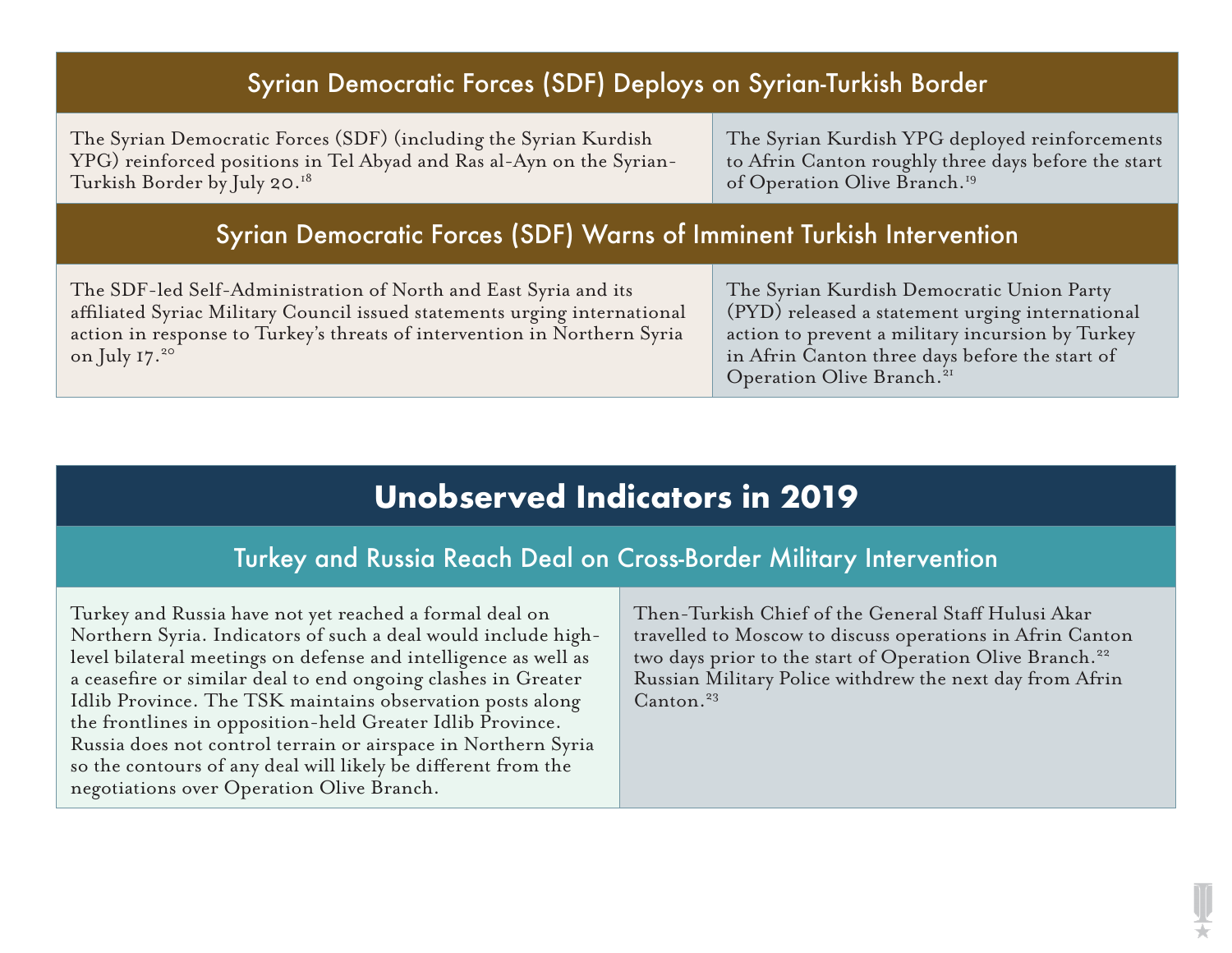| Turkey Removes Wall on Syrian-Turkish Border                                                                                                                                                                                                           |                                                                                                                                                                                                                |  |
|--------------------------------------------------------------------------------------------------------------------------------------------------------------------------------------------------------------------------------------------------------|----------------------------------------------------------------------------------------------------------------------------------------------------------------------------------------------------------------|--|
| The TSK has not yet removed major sections of the wall along<br>the Syrian-Turkish Border.                                                                                                                                                             | The TSK began removing parts of the wall along the Syrian-<br>Turkish Border in Afrin Canton three days prior to the start<br>of Operation Olive Branch. <sup>24</sup>                                         |  |
| <b>Turkish Armed Forces (TSK) Conducts Cross-Border Airstrikes</b>                                                                                                                                                                                     |                                                                                                                                                                                                                |  |
| The Turkish Air Force has not yet conducted cross-border<br>airstrikes in Northern Syria.                                                                                                                                                              | The Turkish Air Force began cross-border airstrikes targeting<br>the Syrian Kurdish YPG near Afrin Canton in Northern<br>Aleppo Province on the first day of Operation Olive<br>Branch. <sup>25</sup>          |  |
| <b>Turkish Armed Forces (TSK) Conducts Cross-Border Shelling</b>                                                                                                                                                                                       |                                                                                                                                                                                                                |  |
| The TSK has not yet begun cross-border artillery shelling<br>in Northern Syria despite reports of minor shelling near<br>Ras al-Ayn. <sup>26</sup>                                                                                                     | The TSK began heavy cross-border artillery shelling in<br>Afrin Province one week before the start of Operation Olive<br>Branch. <sup>27</sup>                                                                 |  |
| Turkish Armed Forces (TSK) Deploys Advanced Systems to Syrian-Turkish Border                                                                                                                                                                           |                                                                                                                                                                                                                |  |
| The TSK has not yet deployed any advanced electronic<br>warfare or air defense systems to the Syrian-Turkish Border.                                                                                                                                   | The TSK deployed advanced electronic warfare systems<br>(including radar jammers) to the Syrian-Turkish Border one<br>day prior to the start of Operation Olive Branch. <sup>28</sup>                          |  |
| Turkish Armed Forces (TSK) Leadership Conducts Battlefield Rotation                                                                                                                                                                                    |                                                                                                                                                                                                                |  |
| Turkish Defense Minister Hulusi Akar has not yet visited<br>military command posts opposite Tel Abyad and Ras al-Ayn<br>along the Turkish-Syrian Border. Akar did visit command<br>posts in Hatay Province near Afrin Canton on July 18. <sup>29</sup> | Then-Turkish Chief of the General Staff Hulusi Akar led a<br>senior military delegation to visit command posts in Hatay<br>Province near Afrin Canton at the start of Operation Olive<br>Branch. <sup>30</sup> |  |